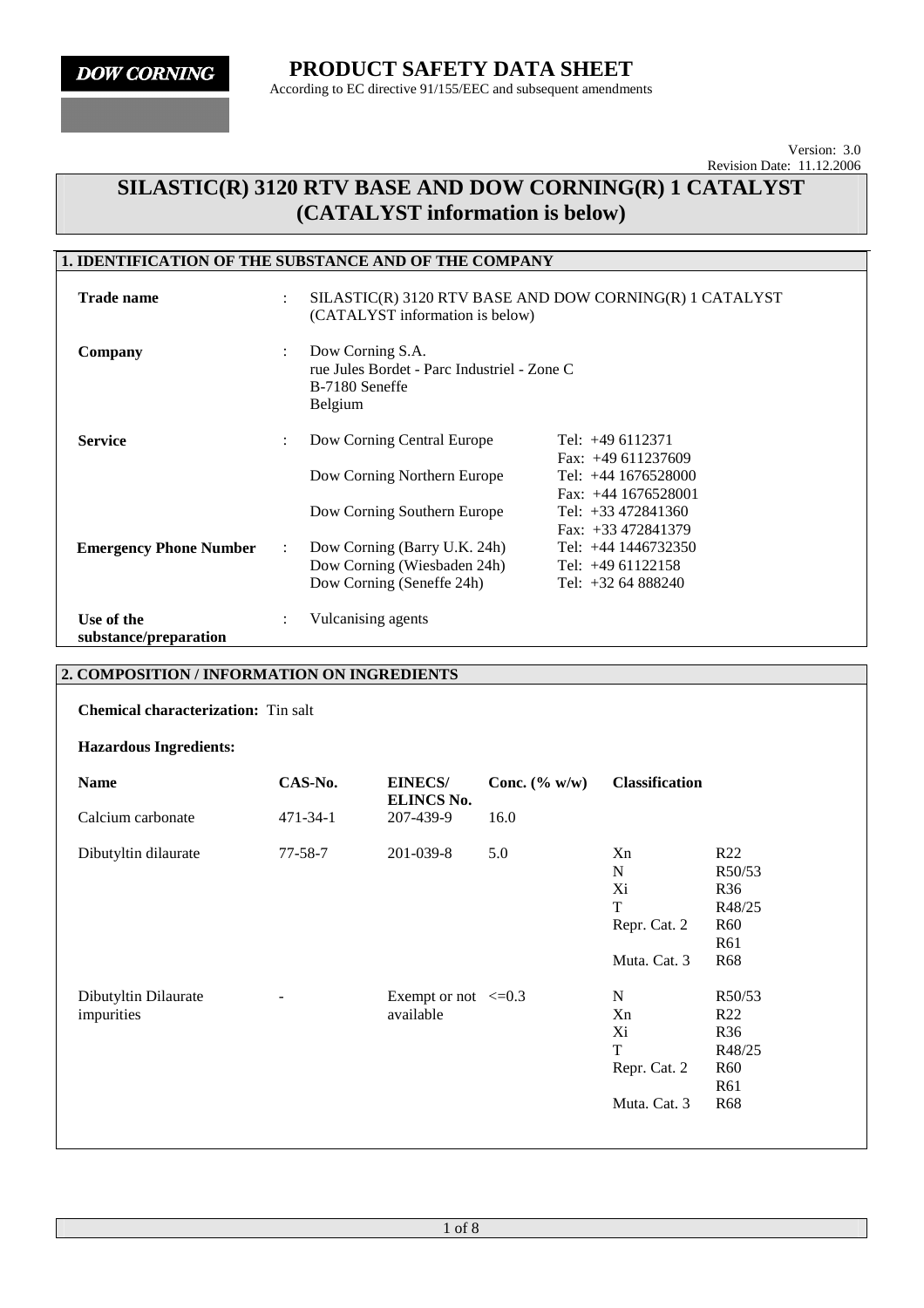## **SILASTIC(R) 3120 RTV BASE AND DOW CORNING(R) 1 CATALYST (CATALYST information is below)**

### **3. HAZARDS IDENTIFICATION**

#### **The principal hazards of the product as supplied are:**

Harmful: danger of serious damage to health by prolonged exposure if swallowed. May impair fertility. May cause harm to the unborn child. Possible risk of irreversible effects. Toxic to aquatic organisms, may cause long-term adverse effects in the aquatic environment.

#### **4. FIRST AID MEASURES**

| On contact with eyes | Flush with water.              |
|----------------------|--------------------------------|
| On skin contact      | No first aid should be needed. |
| If inhaled           | Remove to fresh air.           |
| On ingestion         | Obtain medical attention.      |

| <b>5. FIRE FIGHTING MEASURES</b>                  |                      |                                                                                                                                                                                                                                              |
|---------------------------------------------------|----------------------|----------------------------------------------------------------------------------------------------------------------------------------------------------------------------------------------------------------------------------------------|
| Suitable extinguishing media :                    |                      | Carbon dioxide, foam, dry powder or fine water spray. Water can be used to cool fire<br>exposed containers.                                                                                                                                  |
| Unsuitable extinguishing<br>media                 | $\mathbf{r}$         | None known.                                                                                                                                                                                                                                  |
| Hazards during fire fighting                      |                      | None known.                                                                                                                                                                                                                                  |
| <b>Special protective</b><br>equipment/procedures | $\ddot{\phantom{0}}$ | A self-contained respirator and protective clothing should be worn. Keep containers cool<br>with water spray until well after the fire is out. Determine the need to evacuate or isolate<br>the area according to your local emergency plan. |
| <b>Hazardous Combustion</b><br><b>Products</b>    |                      | Silica. Carbon oxides and traces of incompletely burned carbon compounds.<br>Formaldehyde.                                                                                                                                                   |

| <b>6. ACCIDENTAL RELEASE MEASURES</b>            |                                                                                                                                                                                                             |
|--------------------------------------------------|-------------------------------------------------------------------------------------------------------------------------------------------------------------------------------------------------------------|
| <b>Personal precautions</b>                      | Wear proper protective equipment.                                                                                                                                                                           |
| <b>Precautions to protect the</b><br>environment | Do not empty into drains. Prevent from spreading or entering into drains, ditches or rivers<br>by using sand, earth or other appropriate barriers. Inform local authorities if this cannot<br>be prevented. |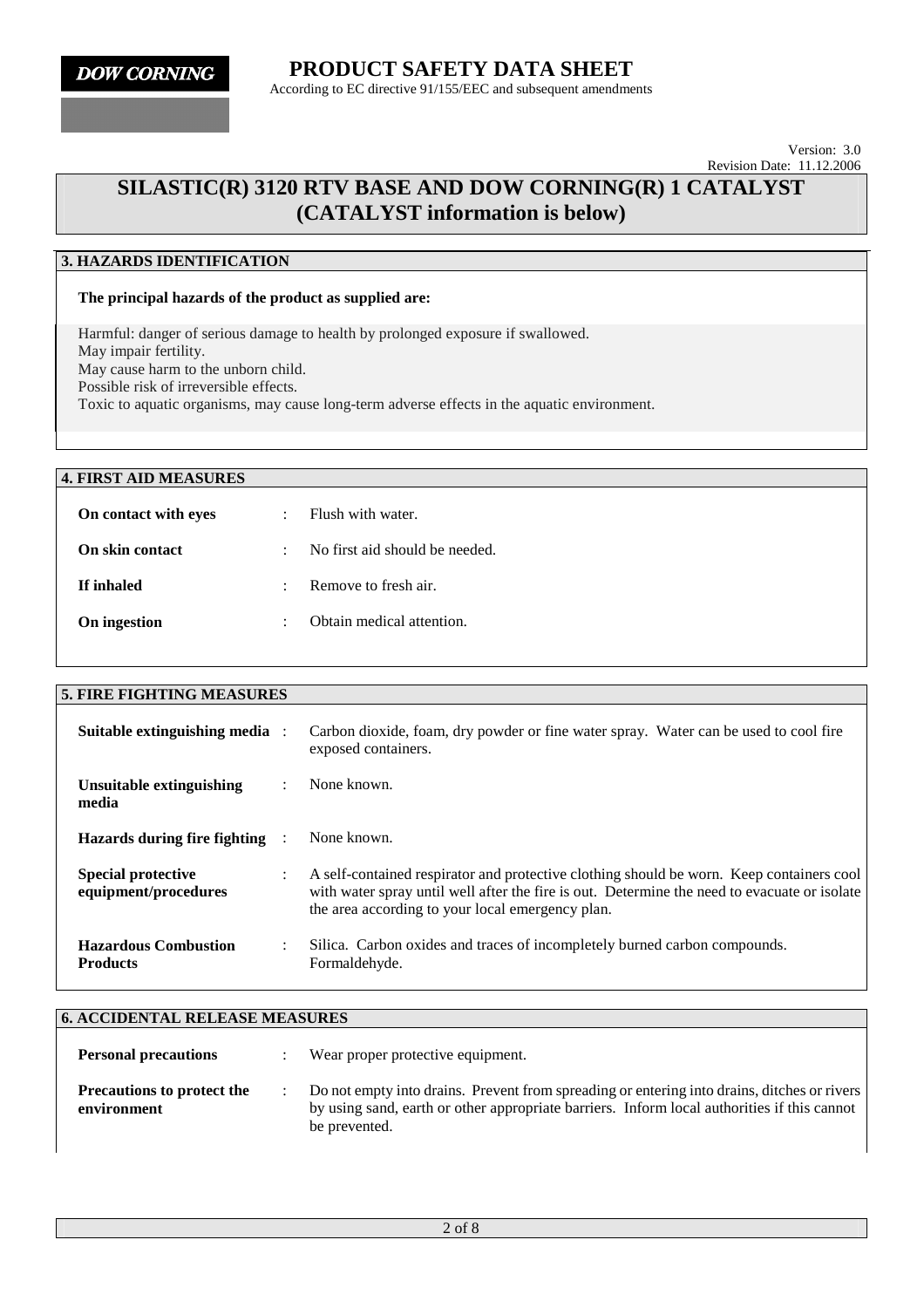# **SILASTIC(R) 3120 RTV BASE AND DOW CORNING(R) 1 CATALYST (CATALYST information is below)**

| Determine the need to evacuate or isolate the area according to your local emergency<br>plan. Very large spills should be contained by bunding, etc procedures. Mop, wipe or<br>soak up with absorbent material and place in a container with a lid. The spilled product<br>produces an extremely slippery surface. |
|---------------------------------------------------------------------------------------------------------------------------------------------------------------------------------------------------------------------------------------------------------------------------------------------------------------------|
|                                                                                                                                                                                                                                                                                                                     |
|                                                                                                                                                                                                                                                                                                                     |

| 7. HANDLING AND STORAGE           |           |                                                                                                                                            |
|-----------------------------------|-----------|--------------------------------------------------------------------------------------------------------------------------------------------|
| Advice on safe handling           |           | General ventilation is recommended. Local ventilation is recommended. Avoid skin and<br>eye contact. Do not breathe vapour. Do not ingest. |
| Advice on storage                 |           | Do not store with oxidizing agents.                                                                                                        |
| <b>Specific uses</b>              |           | Refer to technical data sheet available on request.                                                                                        |
| Unsuitable packaging<br>materials | $\bullet$ | None known.                                                                                                                                |

| <b>8. EXPOSURE CONTROLS / PERSONAL PROTECTION</b> |                        |                                                                                                                                                                                                                                                                                                                                                                                                                                                                                                                                                                                                                 |  |  |  |  |
|---------------------------------------------------|------------------------|-----------------------------------------------------------------------------------------------------------------------------------------------------------------------------------------------------------------------------------------------------------------------------------------------------------------------------------------------------------------------------------------------------------------------------------------------------------------------------------------------------------------------------------------------------------------------------------------------------------------|--|--|--|--|
| <b>Engineering Controls</b>                       | $\mathcal{L}$          | Ventilation: Refer to Section 7                                                                                                                                                                                                                                                                                                                                                                                                                                                                                                                                                                                 |  |  |  |  |
| <b>Exposure controls for hazardous components</b> |                        |                                                                                                                                                                                                                                                                                                                                                                                                                                                                                                                                                                                                                 |  |  |  |  |
| <b>Name</b>                                       | $CAS-N0$ .             | <b>Exposure Limits</b>                                                                                                                                                                                                                                                                                                                                                                                                                                                                                                                                                                                          |  |  |  |  |
| Calcium carbonate                                 | $471 - 34 - 1$         | 5 mg/m3 (OEL, 8h TWA) respirable dust; 10mg/m3 (OEL, 8h TWA)<br>total inhalable dust.                                                                                                                                                                                                                                                                                                                                                                                                                                                                                                                           |  |  |  |  |
| Dibutyltin dilaurate                              | $77 - 58 - 7$          | 0.2 mg/m3 STEL as Sn<br>$0.1$ mg/m3 TWA as Sn                                                                                                                                                                                                                                                                                                                                                                                                                                                                                                                                                                   |  |  |  |  |
| <b>Personal protection equipment</b>              |                        |                                                                                                                                                                                                                                                                                                                                                                                                                                                                                                                                                                                                                 |  |  |  |  |
| <b>Respiratory protection</b>                     | exceeded.<br>supplier. | Suitable respiratory protection should be worn if the product is used in large quantities,<br>confined spaces or in other circumstances where the OEL may be approached or<br>A suitable respirator must be worn if the product is used in any circumstances where an<br>aerosol or mist may be generated, such as during spraying or similar activities.<br>A full-face mask is recommended.<br>Recommended Filter type: AP<br>The choice of a filter type depends on the amount and type of chemical being handled in<br>the workplace. Regarding filter characteristics, contact your respiratory protection |  |  |  |  |
| <b>Hand protection</b>                            |                        | Chemical protective gloves should be worn: Silver shield(TM). 4H(TM). Regarding<br>glove's breakthrough time, contact your chemical protective glove supplier.                                                                                                                                                                                                                                                                                                                                                                                                                                                  |  |  |  |  |
| Eye protection                                    |                        | Safety goggles should be worn.                                                                                                                                                                                                                                                                                                                                                                                                                                                                                                                                                                                  |  |  |  |  |
|                                                   |                        |                                                                                                                                                                                                                                                                                                                                                                                                                                                                                                                                                                                                                 |  |  |  |  |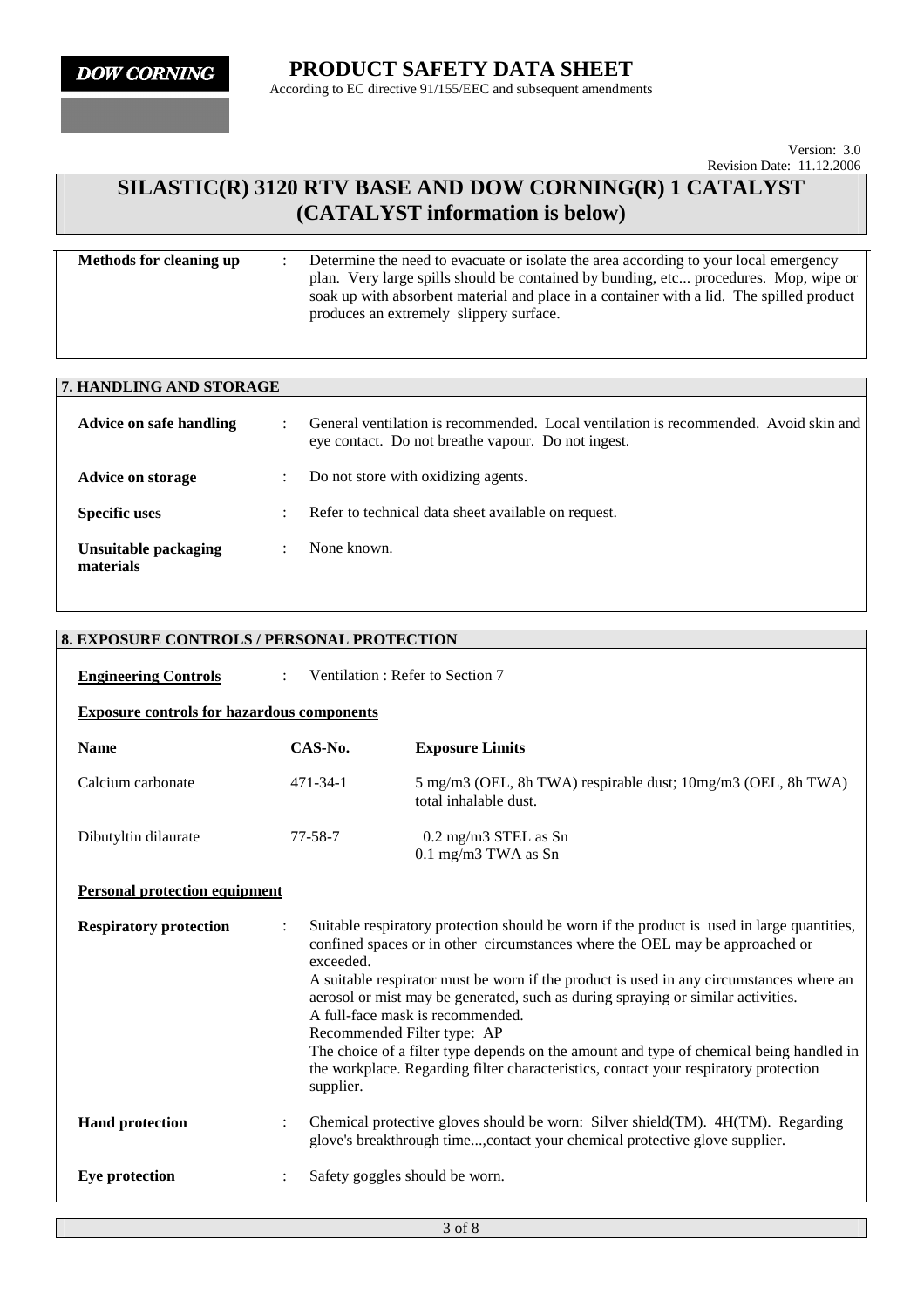# **SILASTIC(R) 3120 RTV BASE AND DOW CORNING(R) 1 CATALYST (CATALYST information is below)**

| <b>Skin protection</b>                    | Wear impervious overalls in circumstances where significant skin contact can occur.                                                                                                                                                                                                                                                                                                                                                                                                                           |
|-------------------------------------------|---------------------------------------------------------------------------------------------------------------------------------------------------------------------------------------------------------------------------------------------------------------------------------------------------------------------------------------------------------------------------------------------------------------------------------------------------------------------------------------------------------------|
| <b>Hygiene measures</b>                   | Exercise good industrial hygiene practice. Wash after handling, especially before eating,<br>drinking or smoking.                                                                                                                                                                                                                                                                                                                                                                                             |
| <b>Environmental exposure</b><br>controls | Refer to section 6 and 12.                                                                                                                                                                                                                                                                                                                                                                                                                                                                                    |
| <b>Additional information</b>             | These precautions are for room temperature handling. Use at elevated temperature or<br>aerosol/spray applications may require added precautions. For further information<br>regarding the use of silicones / organic oils in consumer aerosol applications, please refer<br>to the guidance document regarding the use of these types of materials in consumer<br>aerosol applications that has been developed by the silicone industry (www.SEHSC.com)<br>or contact the Dow Corning customer service group. |

### **9. PHYSICAL AND CHEMICAL PROPERTIES**

| Appearance                  |                                                        |                       |                            |      |        |             |
|-----------------------------|--------------------------------------------------------|-----------------------|----------------------------|------|--------|-------------|
| Form:                       | Viscous Liquid                                         |                       | Colour:                    | Blue | Odour: | Very little |
|                             | Important health, safety and environmental information |                       |                            |      |        |             |
| <b>Boiling point/range</b>  |                                                        | $\mathcal{L}$         | $>$ 200 °C                 |      |        |             |
| <b>Flash point</b>          |                                                        | $\mathbb{Z}^{\times}$ | $> 101.1$ °C (Closed Cup)  |      |        |             |
| <b>Explosive properties</b> |                                                        | $\ddot{\phantom{a}}$  | N <sub>0</sub>             |      |        |             |
| <b>Specific Gravity</b>     |                                                        | $\ddot{\phantom{a}}$  | 1.09                       |      |        |             |
| <b>Viscosity</b>            |                                                        | $\ddot{\phantom{a}}$  | 70 Pa s at $25^{\circ}$ C. |      |        |             |
| <b>Oxidizing properties</b> |                                                        | $\ddot{\phantom{a}}$  | No.                        |      |        |             |

The above information is not intended for use in preparing product specifications. Contact Dow Corning before writing specifications.

| <b>10. STABILITY AND REACTIVITY</b>        |                                                                                                                                                            |
|--------------------------------------------|------------------------------------------------------------------------------------------------------------------------------------------------------------|
| <b>Stability</b>                           | Stable under normal usage conditions.                                                                                                                      |
| <b>Conditions to avoid</b>                 | None established.                                                                                                                                          |
| <b>Materials to avoid</b>                  | Can react with strong oxidising agents.                                                                                                                    |
| <b>Hazardous decomposition</b><br>products | See section 11. If this product is heated to $> 150$ degrees C, trace quantities of<br>formaldehyde may be released, and adequate ventilation is required. |

#### **11. TOXICOLOGICAL INFORMATION**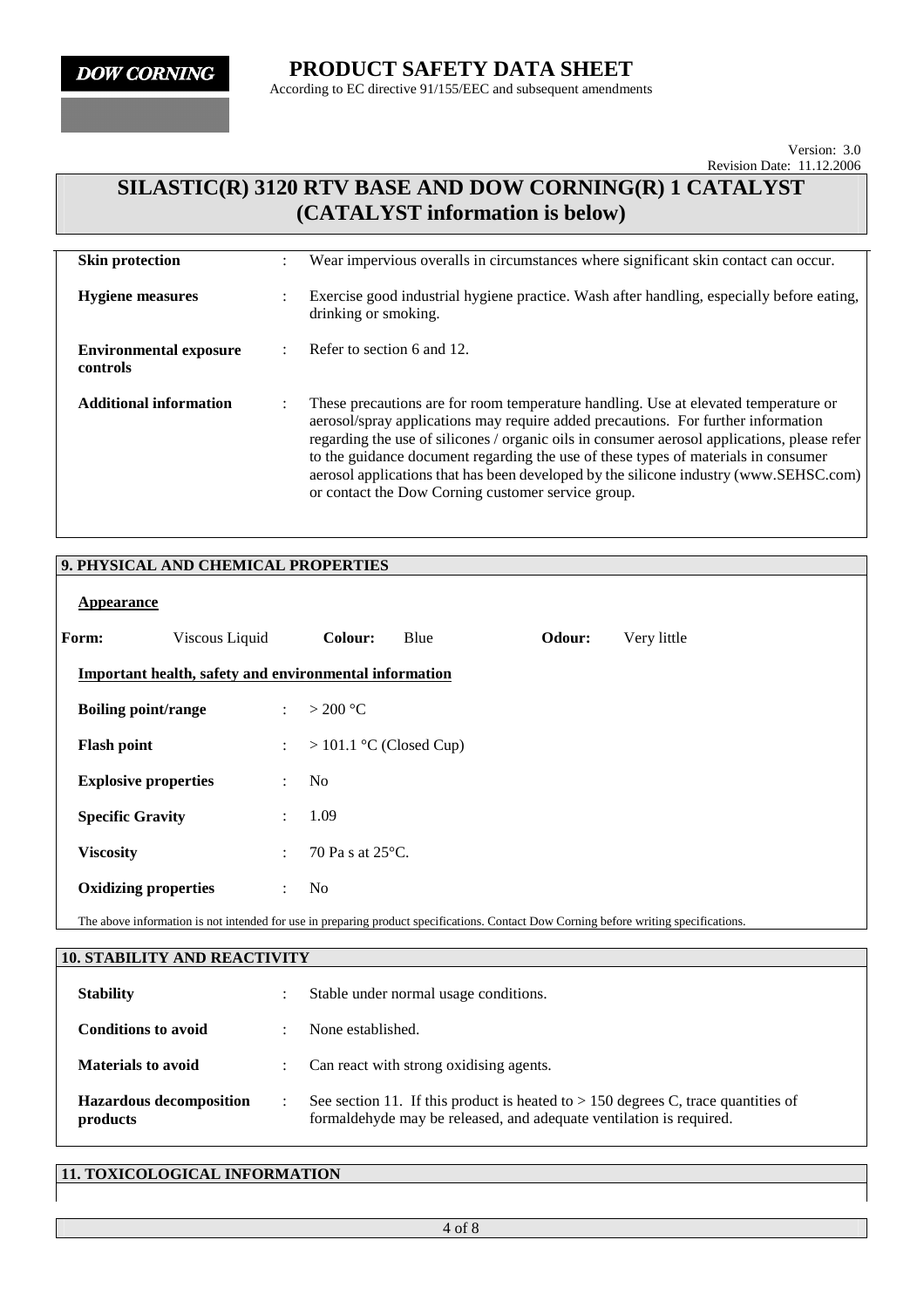# **PRODUCT SAFETY DATA SHEET**

According to EC directive 91/155/EEC and subsequent amendments

Version: 3.0 Revision Date: 11.12.2006

## **SILASTIC(R) 3120 RTV BASE AND DOW CORNING(R) 1 CATALYST (CATALYST information is below)**

| On contact with eyes                             | ٠<br>$\ddot{\phantom{0}}$ | Slightly irritating.                                                                                                                                                                                                                                                                                                                                                                                                                       |
|--------------------------------------------------|---------------------------|--------------------------------------------------------------------------------------------------------------------------------------------------------------------------------------------------------------------------------------------------------------------------------------------------------------------------------------------------------------------------------------------------------------------------------------------|
| <b>On skin contact</b>                           | $\ddot{\phantom{a}}$      | No adverse effects are normally expected.                                                                                                                                                                                                                                                                                                                                                                                                  |
| If inhaled                                       | $\ddot{\cdot}$            | No adverse effects are normally expected.                                                                                                                                                                                                                                                                                                                                                                                                  |
| On ingestion                                     | ٠<br>$\cdot$              | May impair fertility. May cause harm to the unborn child. Danger of serious damage to<br>health by prolonged exposure. Possible risk of irreversible effects: mutagenic effects.                                                                                                                                                                                                                                                           |
| <b>Other Health Hazard</b><br><b>Information</b> | $\ddot{\cdot}$            | Product may emit formaldehyde vapour at temperatures above 150°C in the presence of<br>air. Formaldehyde vapour is a suspected carcinogen, toxic by inhalation and irritating to<br>eyes and the respiratory system. Exposure limits should be strictly respected.<br>This product contains (a) powder(s) hazardous by inhalation. This is not relevant to the<br>current physical form of the product, which is not in a respirable form. |
| Rosad on product toot data                       |                           |                                                                                                                                                                                                                                                                                                                                                                                                                                            |

<sup>1</sup> Based on product test data.<br><sup>2</sup> Based on test data from similar products.

#### **12. ECOLOGICAL INFORMATION**

#### **Environmental fate and distribution**

Siloxanes are removed from water by sedimentation or binding to sewage sludge. In soil, siloxanes are degraded.

#### **Ecotoxicity effects**

Toxic to aquatic organisms and may cause long-term adverse effects in the aquatic environment.

**Bioaccumulation** : Organotin compounds can bioaccumulate.

#### **Fate and effects in waste water treatment plants**

If used as intended this product is not expected to reach waste water treatment plants. Do not empty into drains.

| <b>13. DISPOSAL CONSIDERATIONS</b> |  |                                                                                                                                                                                                                                                                                |  |  |
|------------------------------------|--|--------------------------------------------------------------------------------------------------------------------------------------------------------------------------------------------------------------------------------------------------------------------------------|--|--|
| <b>Product disposal</b>            |  | Dispose of in accordance with local regulations. According to the European Waste<br>Catalogue, Waste Codes are not product specific, but application specific. Waste codes<br>should be assigned by the user, preferably in discussion with the waste disposal<br>authorities. |  |  |
| Packaging disposal                 |  | Dispose of in accordance with local regulations. Waste codes should be assigned by the<br>user, preferably in discussion with the waste disposal authorities.                                                                                                                  |  |  |

#### **14. TRANSPORT INFORMATION**

#### **Road / Rail (ADR/RID)**

**UN No.** : UN 3082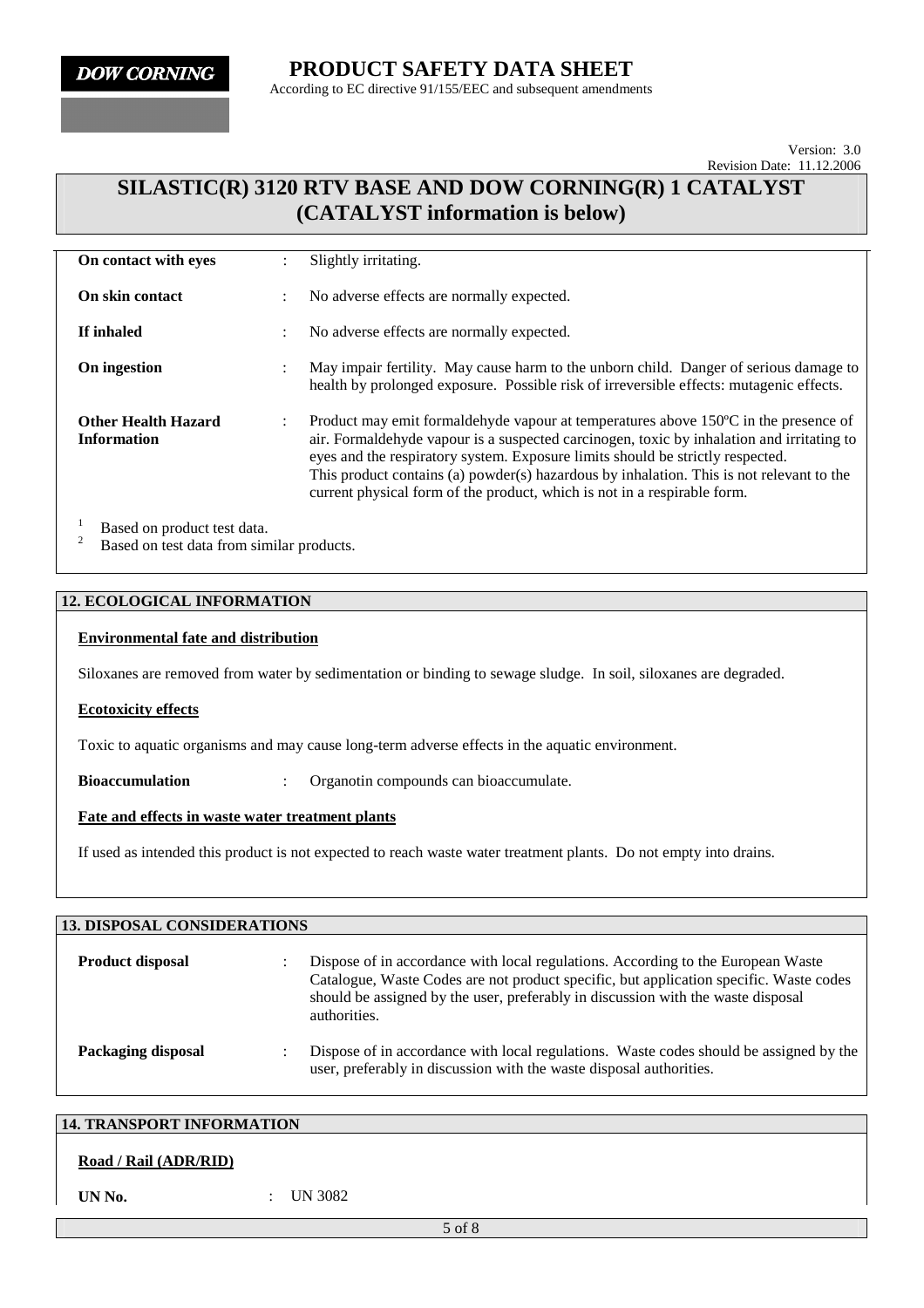# **SILASTIC(R) 3120 RTV BASE AND DOW CORNING(R) 1 CATALYST (CATALYST information is below)**

| <b>Proper Shipping Name</b>        | ÷              | ENVIRONMENTALLY HAZARDOUS SUBSTANCE, LIQUID, N.O.S.(Dibutyltin<br>dilaurate) |
|------------------------------------|----------------|------------------------------------------------------------------------------|
| <b>Class</b>                       | $\ddot{\cdot}$ | 9                                                                            |
| <b>Packing group</b>               | ÷              | Ш                                                                            |
| <b>Labels</b>                      | ÷.             | 9                                                                            |
| Sea transport (IMDG)               |                |                                                                              |
| UN No.                             | $\ddot{\cdot}$ | <b>UN 3082</b>                                                               |
| <b>Proper Shipping Name</b>        | $\ddot{\cdot}$ | ENVIRONMENTALLY HAZARDOUS SUBSTANCE, LIQUID, N.O.S.(Dibutyltin<br>dilaurate) |
|                                    |                |                                                                              |
| <b>Class</b>                       | $\ddot{\cdot}$ | 9                                                                            |
|                                    |                |                                                                              |
| Packing group                      | $\ddot{\cdot}$ | III                                                                          |
| <b>Emergency Schedule</b><br>(EmS) | $\ddot{\cdot}$ | $F-A$<br>$S-F$                                                               |
| <b>Marine pollutant</b>            | $\ddot{\cdot}$ | Dibutyltin dilaurate                                                         |
| <b>Labels</b>                      | $\ddot{\cdot}$ | miscellaneous                                                                |
| <b>Air transport (IATA)</b>        |                |                                                                              |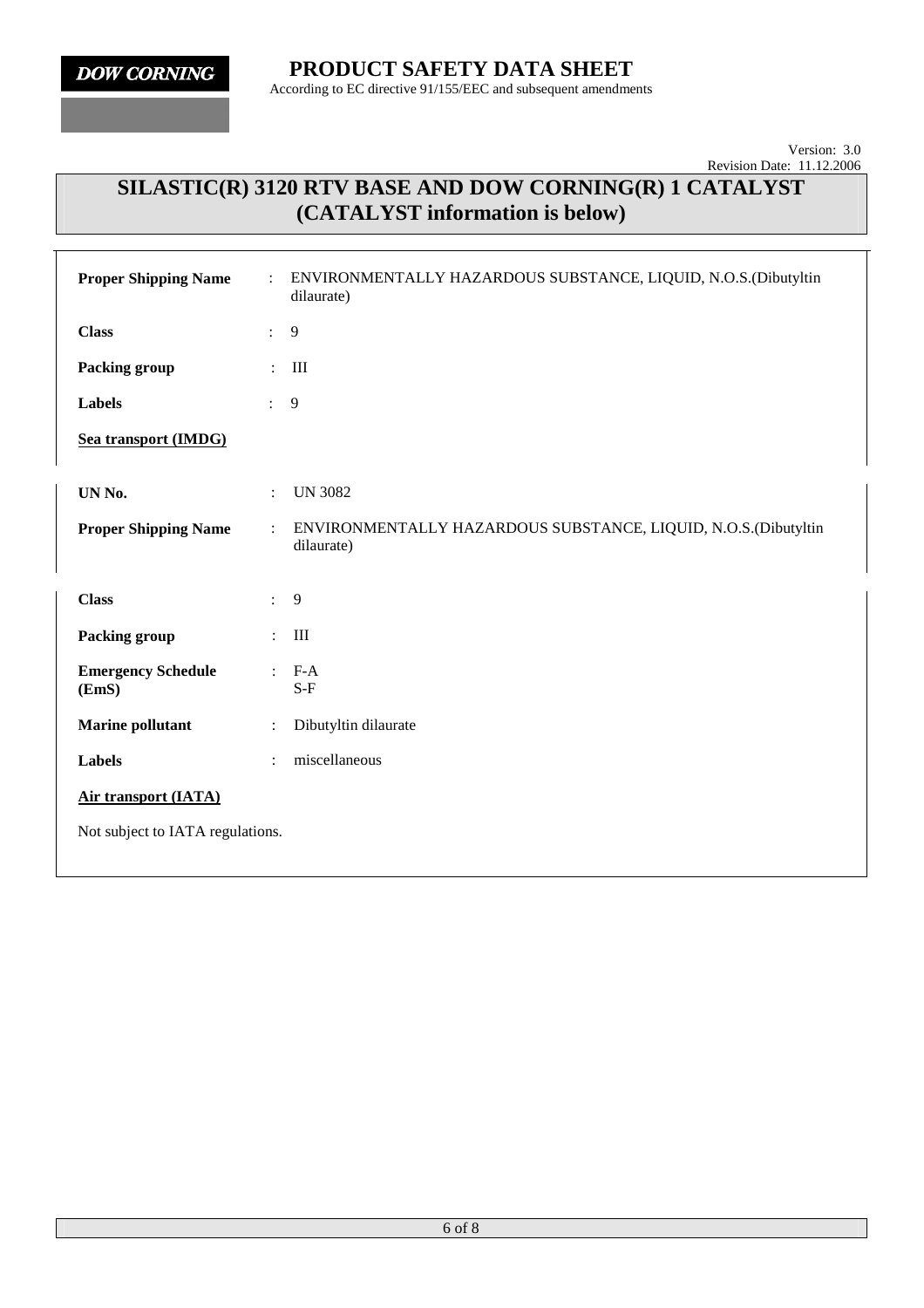# **SILASTIC(R) 3120 RTV BASE AND DOW CORNING(R) 1 CATALYST (CATALYST information is below)**

## **15. REGULATORY INFORMATION**

| <b>Labelling according to EEC Directive</b> |                                                                                                                                                                                                                                                                                                                                                                                                                                                                                              |  |  |
|---------------------------------------------|----------------------------------------------------------------------------------------------------------------------------------------------------------------------------------------------------------------------------------------------------------------------------------------------------------------------------------------------------------------------------------------------------------------------------------------------------------------------------------------------|--|--|
| <b>Contains</b>                             | Dibutyltin dilaurate                                                                                                                                                                                                                                                                                                                                                                                                                                                                         |  |  |
| <b>Symbols</b>                              | T Toxic.<br>$\ddot{\phantom{a}}$<br>N Dangerous for the environment.                                                                                                                                                                                                                                                                                                                                                                                                                         |  |  |
| <b>R-phrases</b>                            | R48/22 Harmful: danger of serious damage to health by prolonged exposure if swallowed.<br>R60 May impair fertility.<br>R61 May cause harm to the unborn child.<br>R68 Possible risk of irreversible effects.<br>R51/53 Toxic to aquatic organisms, may cause long-term adverse effects in the aquatic<br>environment.                                                                                                                                                                        |  |  |
| <b>S-phrases</b>                            | S25 Avoid contact with eyes.<br>$\ddot{\cdot}$<br>S36/37 Wear suitable protective clothing and gloves.<br>S45 In case of accident or if you feel unwell, seek medical advice immediately (show the<br>label where possible).<br>S51 Use only in well-ventilated areas.<br>S53 Avoid exposure - obtain special instructions before use.<br>S57 Use appropriate container to avoid environmental contamination.<br>S60 This material and its container must be disposed of as hazardous waste. |  |  |
| <b>Other phrases</b>                        | Restricted to professional users.                                                                                                                                                                                                                                                                                                                                                                                                                                                            |  |  |
| <b>National legislation / regulations</b>   |                                                                                                                                                                                                                                                                                                                                                                                                                                                                                              |  |  |
| <b>Ozone depleting</b><br>chemicals         | No ozone depleting chemicals are present or used in manufacture.                                                                                                                                                                                                                                                                                                                                                                                                                             |  |  |
| <u>Status</u>                               |                                                                                                                                                                                                                                                                                                                                                                                                                                                                                              |  |  |
| <b>EINECS</b>                               | All ingredients listed or exempt.                                                                                                                                                                                                                                                                                                                                                                                                                                                            |  |  |
| <b>TSCA</b>                                 | All chemical substances in this material are included on or exempted from listing on the<br>TSCA Inventory of Chemical Substances.                                                                                                                                                                                                                                                                                                                                                           |  |  |